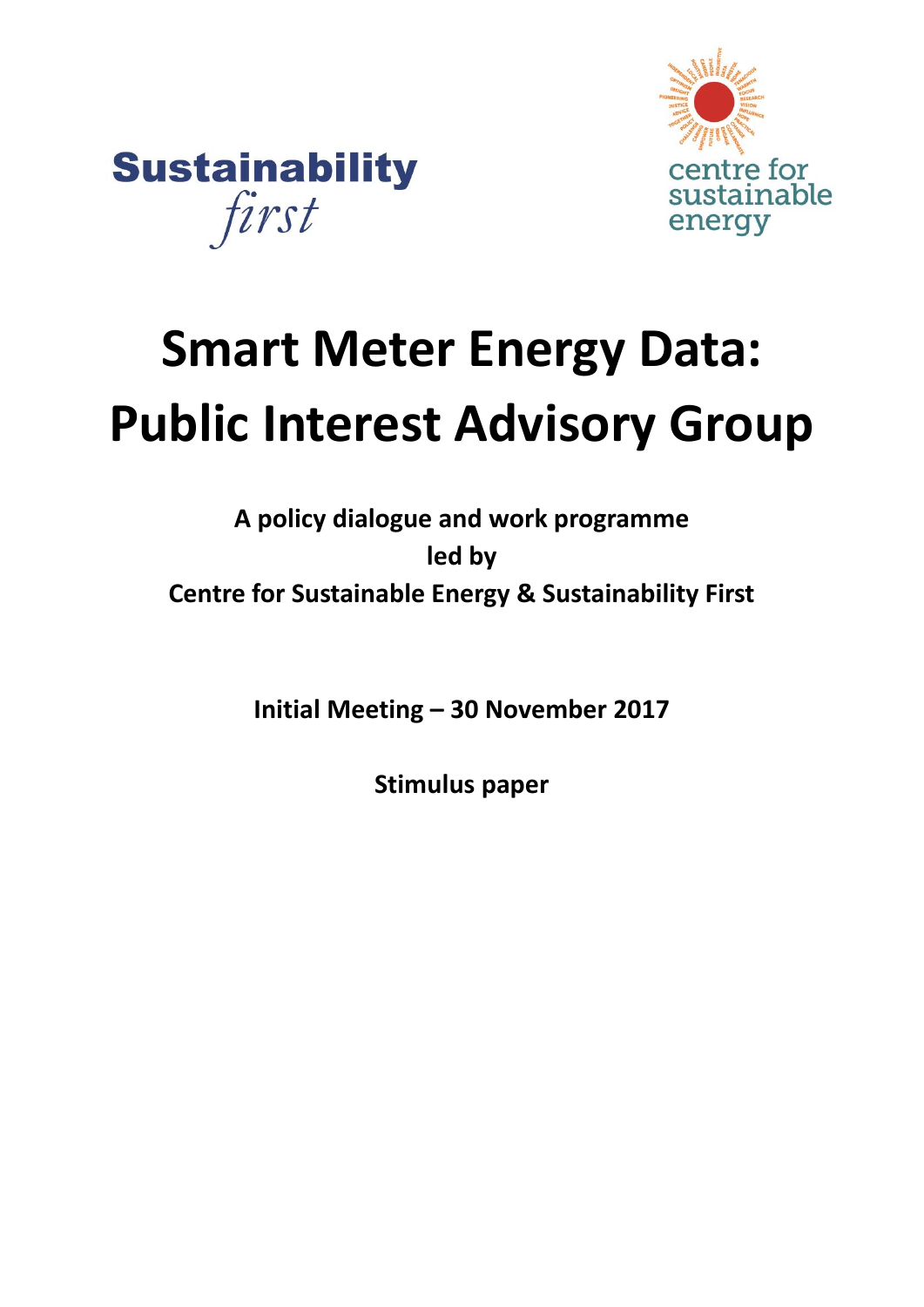# **1. Public Interest Advisory Group: aims and objectives**

The Centre for Sustainable Energy (CSE) and Sustainability First are convening and running a Public Interest Advisory Group (PIAG) to explore public interest issues associated with smart energy data. The PIAG work programme is collaborating with, and part-funded by, the major new EPSRC-funded Smart Meter Research Portal (SMRP) research project led by UCL.

The over-arching aim of the PIAG is to bring together a range of relevant 'public interest' stakeholders to hold an informed and structured policy dialogue to explore how household smart meter energy data could be:

- put to appropriate use to better serve GB policy development and energy system transition
- accessed for purposes of public policy by government and other organisations able to demonstrate a strong public interest remit.

The PIAG's work programme has been informed by (a) two papers commissioned by CSE & SF in 2015 on household smart meter data and the public interest agenda from a national and a sub-national perspective<sup>1</sup> and (b) an initial stakeholder roundtable in March 2016 exploring the issues raised by these papers and the controls which have been put in place to control availability and access to smart meter data to protect consumer privacy.

Specifically, the PIAG will :

 $\overline{a}$ 

- **Provide an independently-convened public interest view-point and platform** to inform stakeholder thinking and, more specifically, the SMRP programme on:
	- The needs of key public interest stakeholders
	- Making data useful for different public interest users and needs (e.g. representative profiling etc)
	- Alternative methods of data access
	- Public interest priorities for SMRP data analysis and research.
	- How the SMRP data-set may sit alongside other large public data sets (eg English Housing Survey).
- **Consider how public interest concerns are reflected in the current and evolving alternative routes for third party access**, for example BEIS's review of their Data Access and Privacy Framework and the implementation of the EU General Data Protection

<sup>1</sup> CSE, Teddinet, Sustainability First. Two discussion papers published March 2016 (downloadabl[e here\)](https://www.cse.org.uk/news/view/2091) : 'Smart Meter Data and Public Interest Issues – the national perspective'. Paper & technical annex by Simon Elam, University College, London. 'Smart Meter Data and Public Interest Issues – the sub-national perspective'. Paper by Jess Britton.

University of Exeter.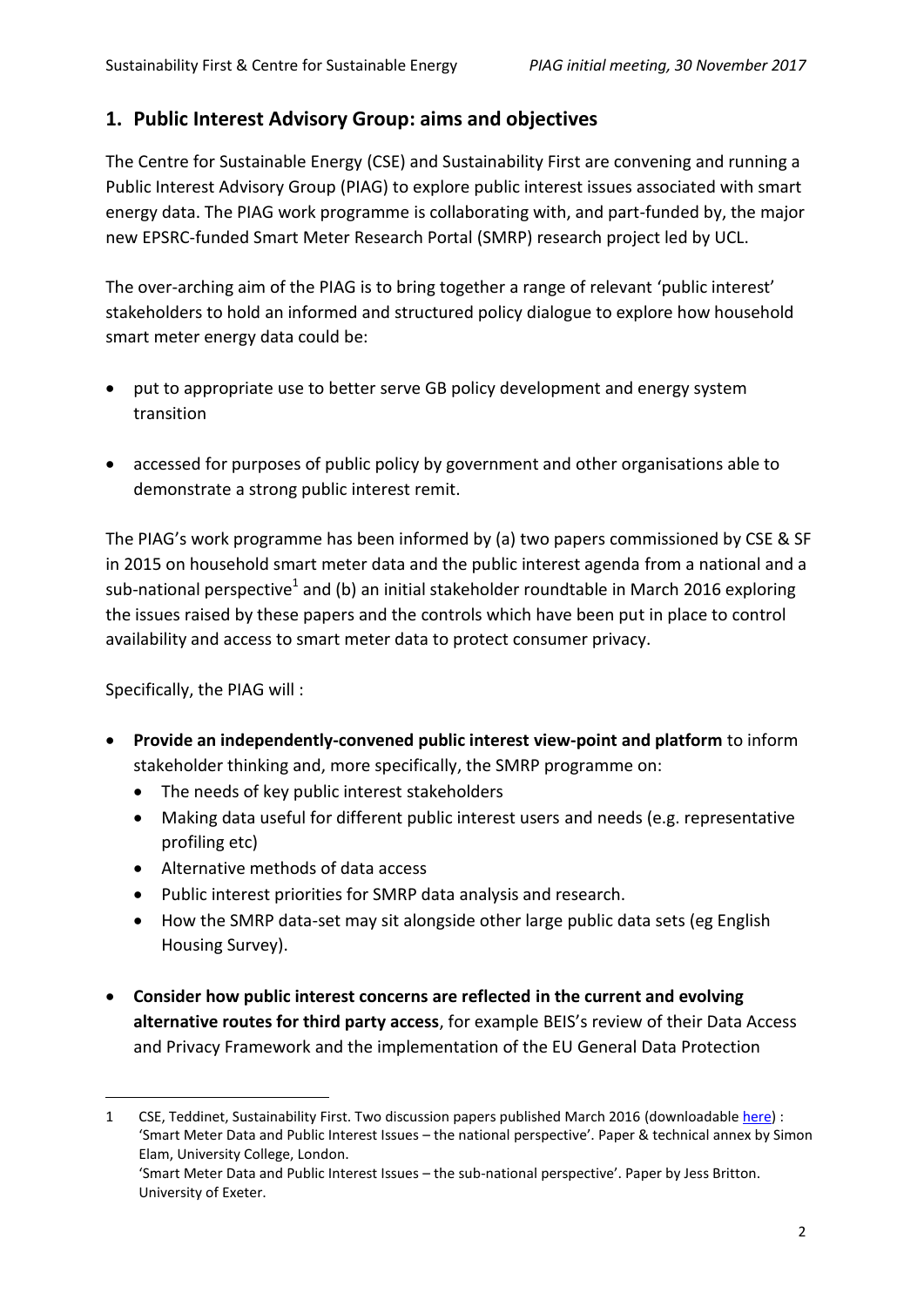Regulation (GDPR).<sup>2</sup> In particular the PIAG will consider questions relating to the proportionality of the protections governing third-party access to meter data where a wider public interest goal may be served**.** A key question will be whether public interest uses of smart meter data are appropriately balanced against data privacy considerations – especially for non-live / historic meter data.

- **Develop deeper understanding and ensure a high-quality debate on public interest benefits associated with smart meter energy data among key stakeholders.** The aim will be to raise awareness of the benefits of smart meter data in terms of the public interest agenda. This will help ensure that the public interest can be well-served by the data which smart meters will capture and that there is a broad understanding among public interest stakeholders of the options for access to this data while respecting privacy concerns.
- **Develop and agree some high-level principles** by which to test appropriate public interest uses of smart meter data. These would be initially for use within the SMRP project, but also for wider use in other research settings, policy-making and regulatory thinking and practice. PIAG will not operate as a decision-making body in terms of assessing whether particular proposals meet those criteria but could potentially advise on suitable governance arrangements.

# **2. PIAG work programme themes**

Through the PIAG, CSE and Sustainability First will bring together key actors in a structured non-technical work programme over an eighteen-month period (November 2017 – May 2019).

We envisage that, to deliver the outcomes set out above, the PIAG work programme will explore three major themes:

- 1. **Interests of different public interest actors and stakeholders in smart meter energy data:** understand / define needs of different public interest actors (e.g. local authorities, charitable organisations, non-academic research interests, government, the devolved administrations, regional economic bodies, certain new market participants, regulatory bodies). We will:
	- catalogue the public interest goals which different public interest actors wish to serve which require smart meter data
	- consider what data they may wish or need to access to serve these goals, including what kind of data-handling and analytics may be required (e.g. to establish potential value in smart meter data for regional and sub-regional geographies)

 $\overline{a}$ 

<sup>2</sup> Directly binding regulation from 25 May 2018.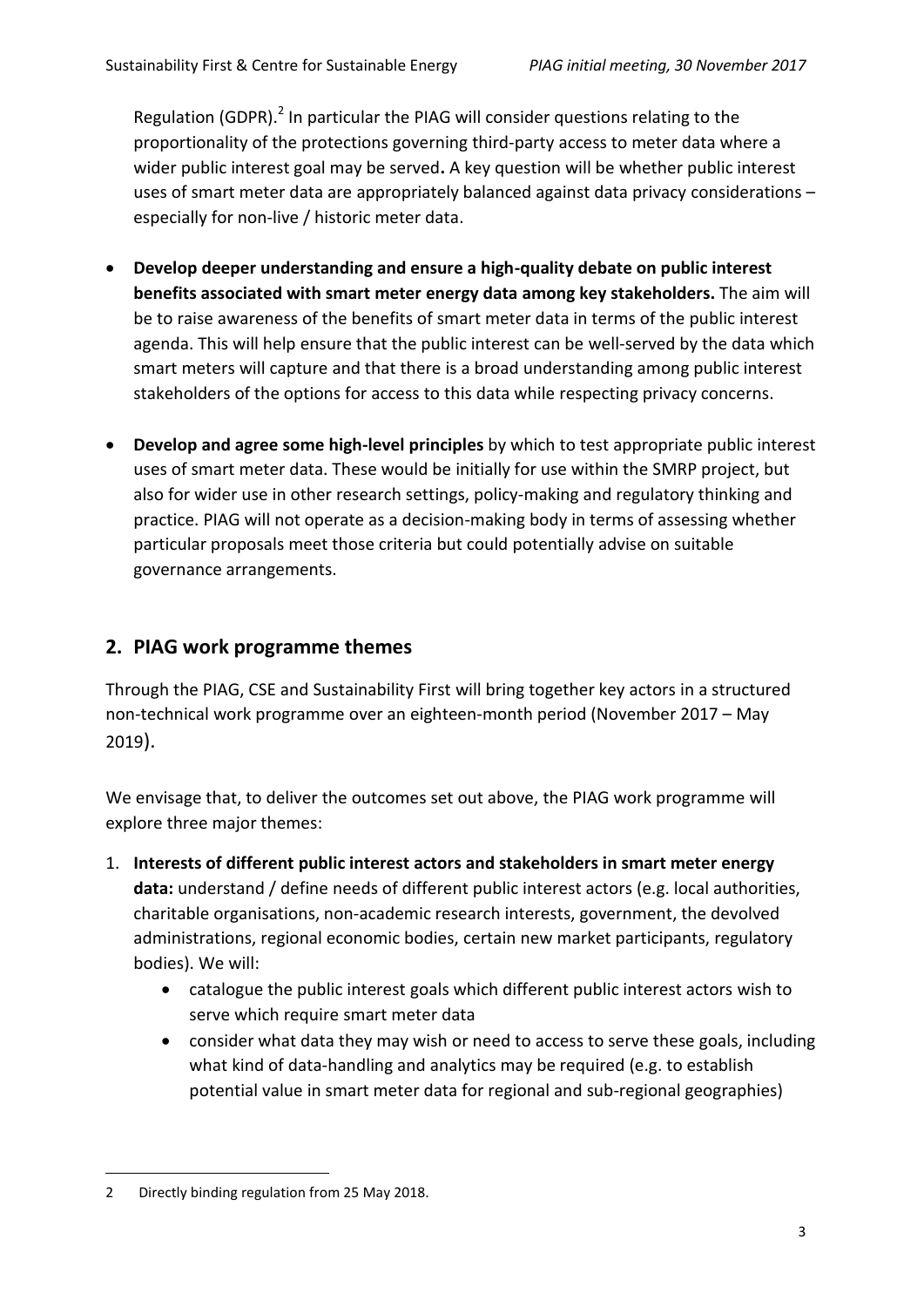- understand, from a public interest view-point, what these actors would regard as research priorities for the SMRP academic research programme and wider academic and publicly funded research and analytical activities.
- 2. **Data properties and the public interest:** consider how different properties of smart meter data could impact the public interest value of that data. We will explore how far desired data properties might raise or address privacy concerns (both real and perceived). For example:
	- historic vs real time (do the same privacy concerns apply to data a year old but which could still have significant research and policy-making value?)
	- gas vs electricity data [are privacy concerns the same for gas (i.e. heat and cooking) as they are for electricity (i.e. the gadgets we're using)]?
	- levels of locational and socio-demographic detail available with smart meter data records and suitable levels of aggregation to protect anonymity [and how to maintain opportunities to link individual household energy data with other key household data (e.g. health or socio-demographic) prior to anonymization (a common practice in health research)]
	- linking different data properties with how they might serve different public interests and whether these could influence how privacy concerns are addressed.
- 3. **Data access and the public interest:** consider where / how far current smart meter data access arrangements and future proposals (and associated market and regulatory developments) are likely to serve wider public interest benefits - and where not. This will include exploring:
	- The extent to which current and planned data access and associated market and regulatory arrangements will lead to existing or new market actors meeting the public interest goals (as identified through this work programme) in the normal course of their business (or whether they might run counter to such interests)
	- what might be the barriers to enabling public interest goals to be met routinely from such arrangements and how those barriers might be addressed (if they can be)
	- which public interest goals are likely to require public policy interventions (because, for example, they are unlikely to be 'good business' in any likely market or regulatory arrangements).

# **3. Wider project context**

## **Smart meter roll-out**

The main smart meter roll-out began in late 2016, running through to end-2020. As at the end of June 2017 there were 6.66 million domestic meters operated in smart mode by large suppliers in GB. The absolute and understandable priority of government, energy companies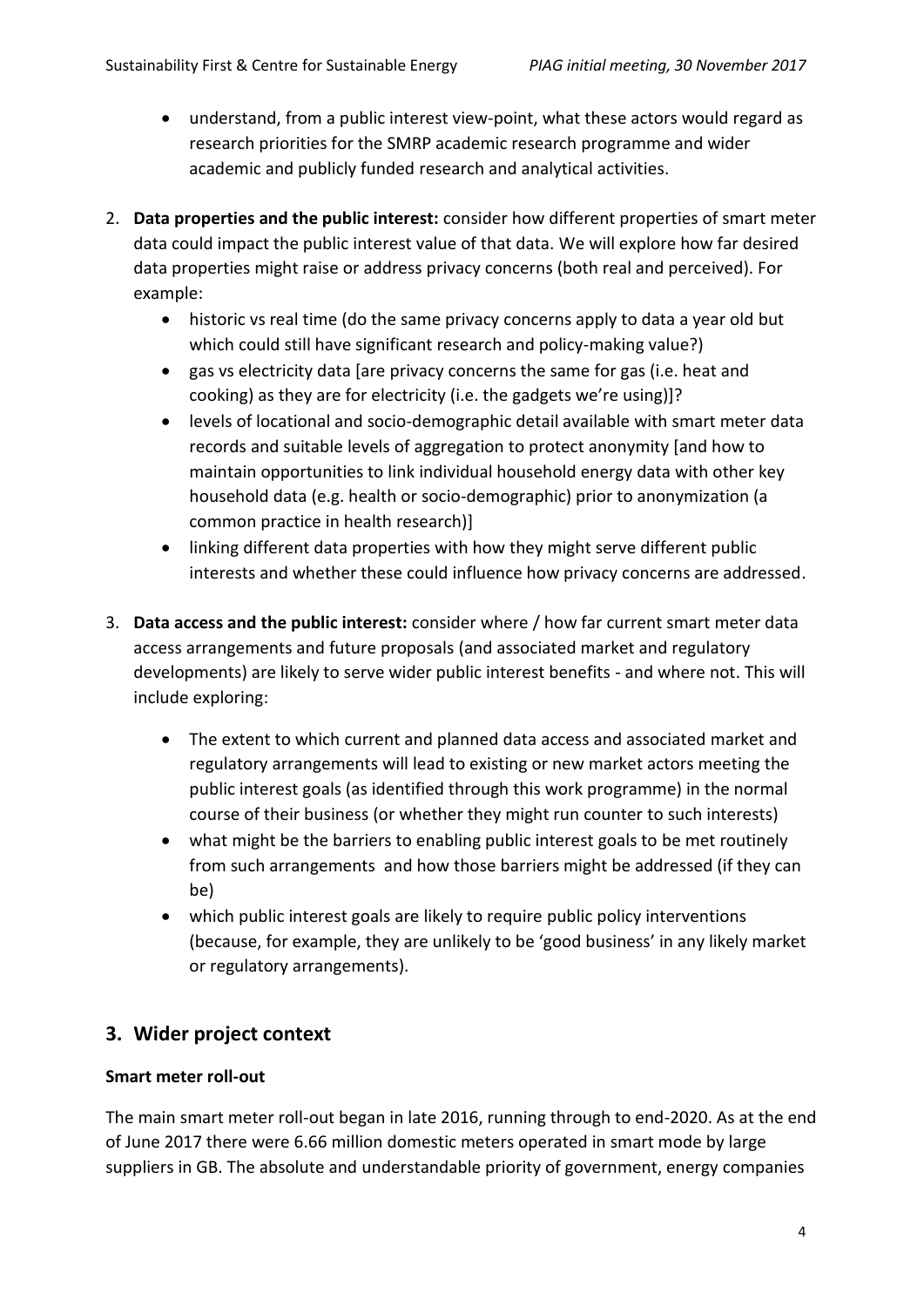and the consumer bodies is to achieve a successful roll-out. This includes strong customer confidence on suitable safeguards on data access and privacy.

Any discussion arising from PIAG on access to smart meter data to realise potential wider public interest benefits therefore takes place amid this critical backdrop.<sup>3</sup> We therefore anticipate that PIAG would run as a well-informed 'backroom conversation': open, but not actively promoted or attention-seeking.

#### **Smart Meter Research Portal**

The PIAG work programme will run alongside early-stage development of the smart meter data research portal by UCL and their partners. It will be an integral work package of the project, but led and convened at arms-length by CSE and Sustainability First.

The SMRP project is intended to provide the UK research community with a shared portal to more readily access smart meter data and to establish a research programme using this data, including supporting government policy development. Research will be facilitated by linking smart meter data to other data sources, including data held securely within the UK Data Archive. The initial aim is a database covering around 10,000 households, with customers explicitly consenting to use of their smart meter data for this purpose.

Oversight and governance of the SMRP project itself will be under-taken by a separate independent SMRP advisory group, likely to be chaired by BEIS.

#### **Data Access and Privacy Framework**

The PIAG's discussions and emerging thinking will be fed into the BEIS Data Access and Privacy Review, starting in late 2017 with a consultation expected in early summer 2018. PIAG will also feed into thinking with regard to the public interest aspects for smart meter data of the EU General Data Protection Regulation, directly binding from May 2018.

## **Government and big data**

 $\overline{a}$ 

This project has a very particular focus on the public policy potential of smart meter energy data. More generally, the project also sits within the realm of wider government thinking on reform of their current approaches to 'big data'.<sup>4</sup> We will therefore wish to contribute specific thinking about smart meter data to the development of new thinking for ONS.

<sup>3</sup> Also relevant is the legislation (the Digital Economy Act 2017) which potentially allows linking of government-held data (e.g on income, receipt of benefits) with consumption data held by energy suppliers, to help better target measures for the fuel poor. There will be an overarching legal safeguard on energy suppliers in receipt of this public-data. If they use this information for any purpose other than the provision of assistance to citizens living in fuel poverty, they could face criminal sanctions.

<sup>4</sup> As a result of the Bean Review, ONS approaches to official data-collection are being modernised. The government announced 'a new hub for data science and a centre for excellence in economic measurement – designed to maximise the public value of existing and new data sets – so called "big data" from public and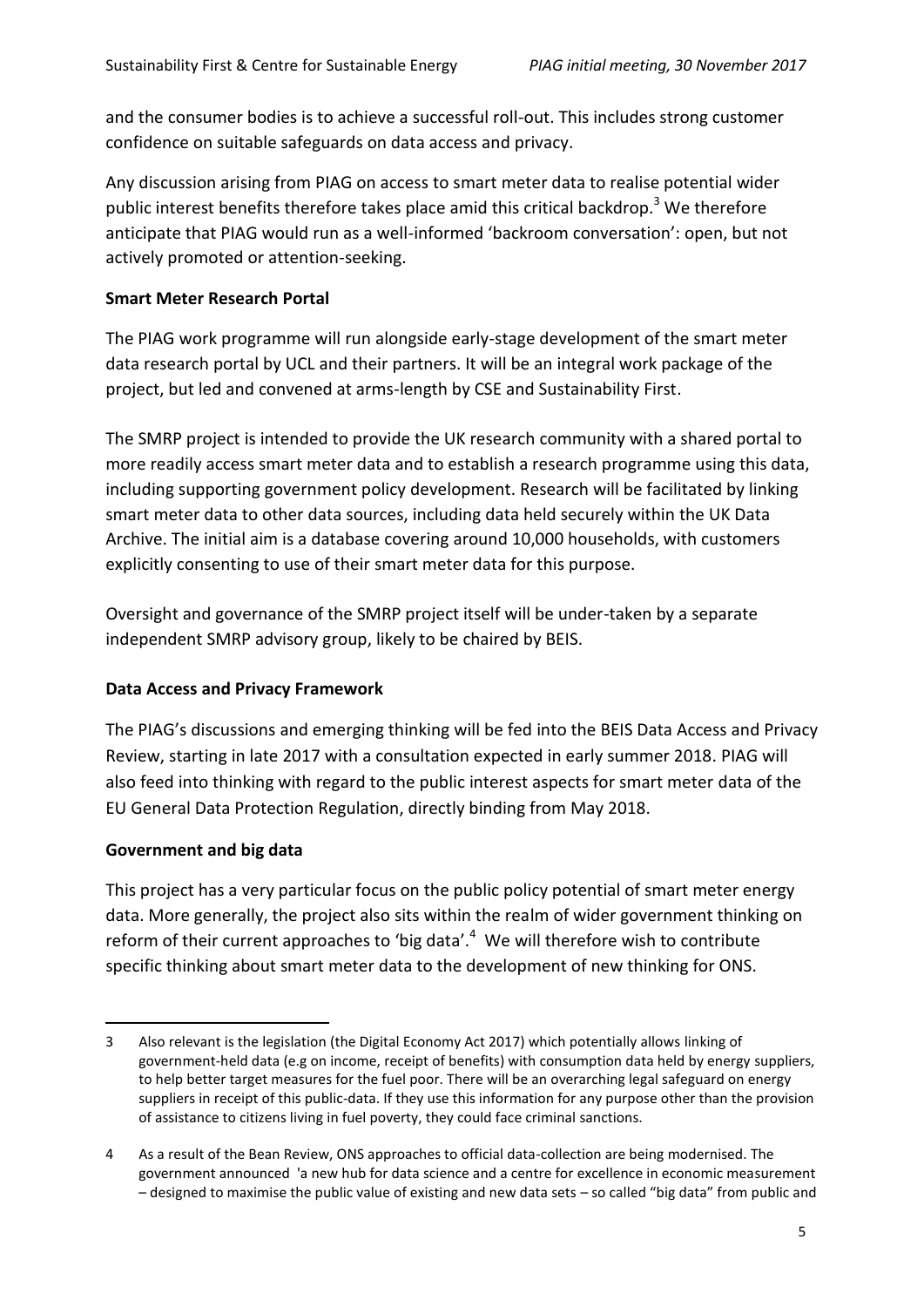# **4. PIAG – Modus Operandi**

CSE and Sustainability First will set up and convene the PIAG for an initial eighteen-month period from November 2017, part-funded by the UCL-led SMRP project, but designed and managed on an arms-length basis.

PIAG will bring together ~20 key actors/stakeholders to develop a common understanding around the three themes set out in section 2, in order to deliver the project outcomes outlined in section 1: informing and influencing public interest aspects of the development of the SMRP; supporting BEIS in its review of the Data Access & Privacy Framework; building wider awareness among stakeholders of the public interest benefits of smart metering, and; establishing public interest principles for use of smart meter data.

Advisory group members will be drawn from organisations with a focus on smart meter data and the development of public policy. A list of participants will be available at the meeting. Meetings will take place under Chatham House rules to enable the frankest possible discussion of the issues and a confidence between participants.

We will convene four PIAG meetings as follows (co-ordinating with the wider SMRP project where there are common stakeholders):

- **1. Initial Meeting Nov 2017** to recap on the previous analysis by CSE/Sustainability First and on the current options for data access under the smart metering programme; to establish a shared understanding of the issues for the PIAG work programme; and develop and agree work programme priorities.
- **2. Workshop 1 Feb/March 2018** scoping discussion on future principles for 'public interest' use of smart meter data; exploration of the three themes.
- **3. Workshop 2 Oct/Nov 2018** discussion on emerging headlines & possible proposals to feed into final report, SMRP gateway review, DAPF review, etc.

#### **4. Meeting on final report** – **March 2019**.

 $\overline{a}$ 

Workshop materials will be high-level overview slide-decks and/or short working notes prepared by CSE & Sustainability First as stimuli for discussion by the PIAG. These will draw on published material from government, academia and other relevant groups (eg Smart Meter Implementation Programme documents, outputs from the BEIS / Ofgem Smart Systems Forum, etc) and on bilateral discussions with PIAG members and other parties as appropriate.

private sources – using cutting-edge techniques to allow the Office for National Statistics to produce more innovative, accurate and timely statistics – and develop world-leading analytical and digital capabilities in economic measurement and future-proof the production of the UK's economic statistics'.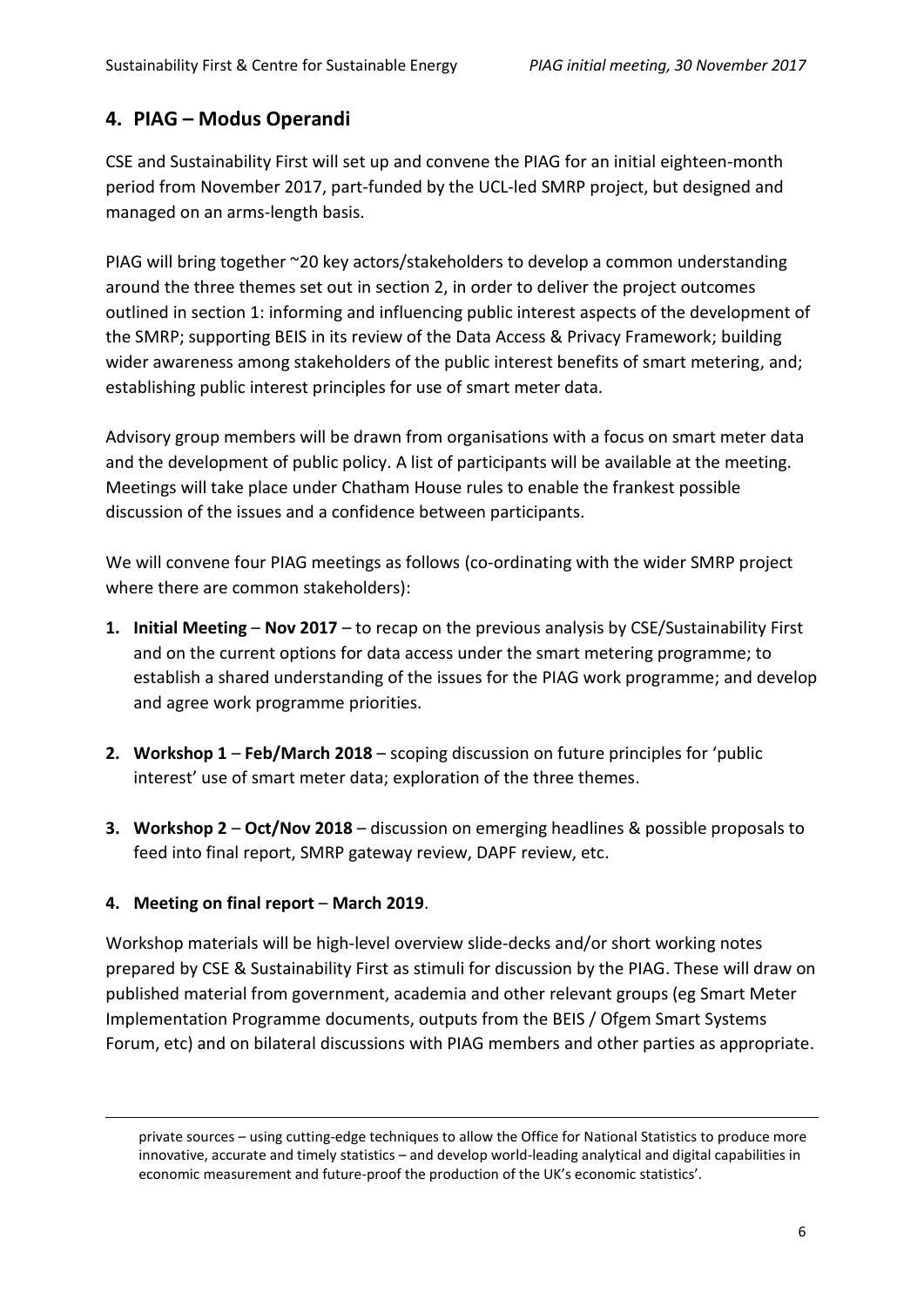These materials, together with conclusions from the workshops, will be pulled together into a short final overview paper for publication in late Spring 2019.